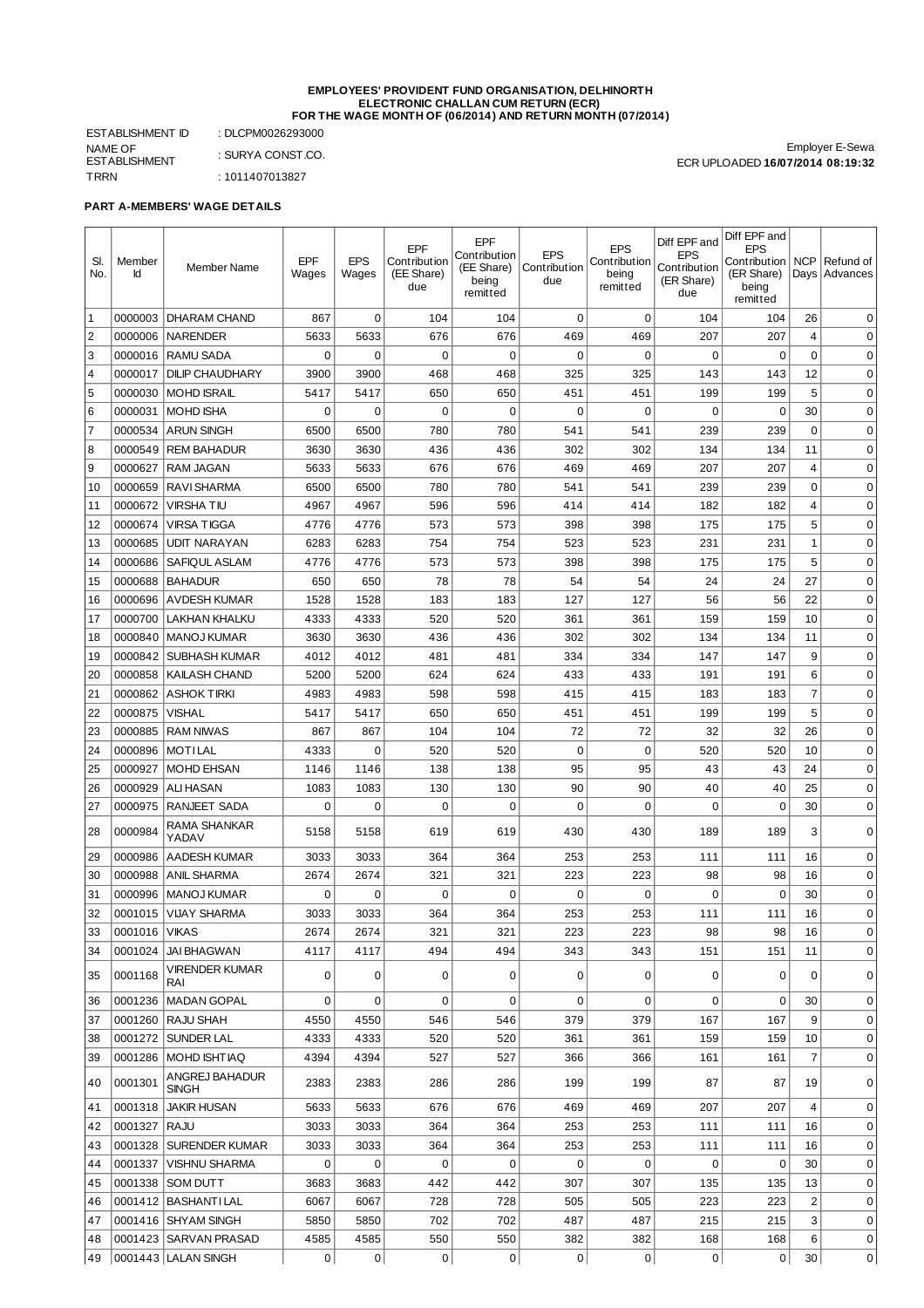| 50 | 0001444 | <b>MOHAMAD RINKU</b>                                 | 4394        | 4394           | 527         | 527         | 366         | 366              | 161         | 161         | $\overline{7}$   | 0           |
|----|---------|------------------------------------------------------|-------------|----------------|-------------|-------------|-------------|------------------|-------------|-------------|------------------|-------------|
| 51 | 0001446 | <b>MUKESH KUMAR</b><br><b>SINGH</b>                  | 3821        | 3821           | 459         | 459         | 318         | 318              | 141         | 141         | 10               | $\mathbf 0$ |
| 52 | 0001467 | <b>RANA KUMAR SINGH</b>                              | 4550        | 4550           | 546         | 546         | 379         | 379              | 167         | 167         | 9                | $\mathbf 0$ |
| 53 | 0001469 | <b>SACHIN BEHRA</b>                                  | 1950        | 1950           | 234         | 234         | 162         | 162              | 72          | 72          | 21               | $\mathbf 0$ |
| 54 | 0001472 | SHISHU PAL SINGH                                     | 5731        | 5731           | 688         | 688         | 477         | 477              | 211         | 211         | 0                | $\mathbf 0$ |
| 55 | 0001494 | <b>RAMESHWAR</b>                                     | 6500        | 6500           | 780         | 780         | 541         | 541              | 239         | 239         | 0                | $\mathbf 0$ |
| 56 | 0001516 | <b>MAHESH RANCHHOD</b><br><b>CHAUDHARI</b>           | 6500        | 6500           | 780         | 780         | 541         | 541              | 239         | 239         | $\mathbf 0$      | $\mathbf 0$ |
| 57 | 0001517 | ARVIND MACHINDRA<br>SONAWANE                         | 6500        | 6500           | 780         | 780         | 541         | 541              | 239         | 239         | 0                | $\mathbf 0$ |
| 58 | 0001518 | <b>PRAKASH</b><br>SAMADHAN DIGHE                     | 6500        | 6500           | 780         | 780         | 541         | 541              | 239         | 239         | $\mathbf 0$      | $\mathbf 0$ |
| 59 | 0001519 | PRAVIN VASANT<br><b>PATIL</b>                        | 6500        | 6500           | 780         | 780         | 541         | 541              | 239         | 239         | $\mathbf 0$      | $\mathbf 0$ |
| 60 | 0001521 | DHANWAN RAMAN<br><b>PAWAR</b>                        | $\mathbf 0$ | $\mathbf 0$    | $\mathbf 0$ | $\mathbf 0$ | 0           | $\mathbf 0$      | 0           | 0           | 0                | $\mathbf 0$ |
| 61 | 0001522 | RAJMAL DEVRAM<br><b>SONEVANE</b>                     | 6500        | 6500           | 780         | 780         | 541         | 541              | 239         | 239         | 0                | $\mathbf 0$ |
| 62 | 0001523 | PRALHAD R PATIL                                      | 3467        | 3467           | 416         | 416         | 289         | 289              | 127         | 127         | 14               | $\mathbf 0$ |
| 63 | 0001524 | YUVARAJ SAPKALE                                      | 6283        | 6283           | 754         | 754         | 523         | 523              | 231         | 231         | 1                | $\mathbf 0$ |
| 64 | 0001525 | <b>ISHRWAR ABHIMAN</b><br><b>SAPKALE</b>             | 6500        | 6500           | 780         | 780         | 541         | 541              | 239         | 239         | 0                | 0           |
| 65 | 0001526 | SACHIN EKANATH<br>WANI                               | 6500        | 6500           | 780         | 780         | 541         | 541              | 239         | 239         | 0                | $\mathbf 0$ |
| 66 | 0001527 | <b>CHINTAMAN ASHOK</b><br><b>CHAUDHARI</b>           | 6500        | 6500           | 780         | 780         | 541         | 541              | 239         | 239         | 0                | 0           |
| 67 | 0001528 | UDAY KUMAR<br><b>VASUDEO PATIL</b>                   | 6500        | 6500           | 780         | 780         | 541         | 541              | 239         | 239         | $\mathbf 0$      | $\mathbf 0$ |
| 68 | 0001530 | <b>VASUDEV</b><br><b>DHARAMRAJ</b><br><b>DHANGAR</b> | 6500        | 6500           | 780         | 780         | 541         | 541              | 239         | 239         | 0                | $\mathbf 0$ |
| 69 | 0001531 | SIDDIK ISMAIL TELI                                   | 6500        | 6500           | 780         | 780         | 541         | 541              | 239         | 239         | $\boldsymbol{0}$ | $\mathbf 0$ |
| 70 | 0001532 | RAVINDRA DAGDU<br><b>DHANGAR</b>                     | 6500        | 6500           | 780         | 780         | 541         | 541              | 239         | 239         | $\mathbf 0$      | $\mathbf 0$ |
| 71 | 0001533 | <b>NARENDRA</b><br><b>CHANDRAKANTPATIL</b>           | 6500        | 6500           | 780         | 780         | 541         | 541              | 239         | 239         | 0                | $\mathbf 0$ |
| 72 | 0001534 | <b>SUNIL DEVCHANDRA</b><br><b>BARI</b>               | 6500        | 6500           | 780         | 780         | 541         | 541              | 239         | 239         | $\mathbf 0$      | $\mathbf 0$ |
| 73 | 0001536 | <b>MALI SANJAY</b><br><b>DAULAT</b>                  | 6500        | 6500           | 780         | 780         | 541         | 541              | 239         | 239         | 0                | $\mathbf 0$ |
| 74 | 0001537 | <b>CHETAN SUNIL</b><br>SONAR                         | 6500        | 6500           | 780         | 780         | 541         | 541              | 239         | 239         | $\Omega$         | $\Omega$    |
| 75 | 0001539 | AVINASH SONU<br><b>KHALSE</b>                        | $\mathbf 0$ | $\mathbf 0$    | 0           | 0           | 0           | $\boldsymbol{0}$ | 0           | 0           | 30               | $\mathbf 0$ |
| 76 | 0001540 | PRAVIN D KHADSE                                      | $\mathbf 0$ | $\overline{0}$ | 0           | $\mathbf 0$ | $\mathbf 0$ | $\mathbf 0$      | 0           | $\mathbf 0$ | 30               | 0           |
| 77 | 0001541 | PANKAJ PANDURANG<br>PATIL                            | 6500        | 6500           | 780         | 780         | 541         | 541              | 239         | 239         | 0                | $\mathbf 0$ |
| 78 | 0001542 | SHEKHAR KISHOR<br><b>UPADHYE</b>                     | 6500        | 6500           | 780         | 780         | 541         | 541              | 239         | 239         | 0                | 0           |
| 79 | 0001543 | <b>SUJENDRA SHALIGRA</b><br><b>SARODE</b>            | 6500        | 6500           | 780         | 780         | 541         | 541              | 239         | 239         | $\mathbf 0$      | $\mathbf 0$ |
| 80 | 0001545 | <b>NILESH MURLIDHAR</b><br><b>MORE</b>               | 6500        | 6500           | 780         | 780         | 541         | 541              | 239         | 239         | 0                | $\mathbf 0$ |
| 81 | 0001546 | RAMESH DHONDU<br>KOLI                                | 5850        | 5850           | 702         | 702         | 487         | 487              | 215         | 215         | 3                | $\mathbf 0$ |
| 82 | 0001547 | <b>MANIK SHANT ARAM</b><br>SONAVANE                  | 6500        | 6500           | 780         | 780         | 541         | 541              | 239         | 239         | 0                | 0           |
| 83 | 0001548 | <b>MUKESH MOHAN</b><br>SAVALE                        | 6500        | 6500           | 780         | 780         | 541         | 541              | 239         | 239         | $\mathbf 0$      | $\mathbf 0$ |
| 84 | 0001549 | <b>PRADIP</b><br><b>RAMACHANDRA</b><br>PATIL         | 6500        | 6500           | 780         | 780         | 541         | 541              | 239         | 239         | 0                | $\mathbf 0$ |
| 85 | 0001551 | SAMADHAN ARUN<br><b>PATIL</b>                        | 6500        | 6500           | 780         | 780         | 541         | 541              | 239         | 239         | $\Omega$         | $\mathbf 0$ |
| 86 | 0001555 | <b>GOPAL NAMDEV KOLI</b>                             | $\mathbf 0$ | $\mathbf 0$    | $\mathbf 0$ | $\mathbf 0$ | $\mathbf 0$ | $\mathbf 0$      | $\mathbf 0$ | $\mathbf 0$ | $\mathbf 0$      | $\mathbf 0$ |
| 87 | 0001556 | KHEMCHAND C<br><b>CHAUDHARI</b>                      | 6500        | 6500           | 780         | 780         | 541         | 541              | 239         | 239         | $\mathbf 0$      | $\mathbf 0$ |
| 88 | 0001557 | SAPAKALE SANJAY<br><b>SUPADU</b>                     | $\Omega$    | $\mathbf 0$    | $\mathbf 0$ | 0           | $\mathbf 0$ | $\mathbf 0$      | 0           | 0           | $\mathbf 0$      | $\mathbf 0$ |
| 89 | 0001558 | DATTATRAY C<br><b>CHAUDHARI</b>                      | 6500        | 6500           | 780         | 780         | 541         | 541              | 239         | 239         | $\mathbf 0$      | 0           |
| 90 | 0001559 | <b>VILAS PRALHAD</b><br><b>SURWADE</b>               | 6500        | 6500           | 780         | 780         | 541         | 541              | 239         | 239         | 0                | $\mathbf 0$ |
| 91 |         | <b>PANKAJ</b><br> 0001562  VISHWANATH                | 4983        | 4983           | 598         | 598         | 415         | 415              | 183         | 183         | $\overline{7}$   | 0           |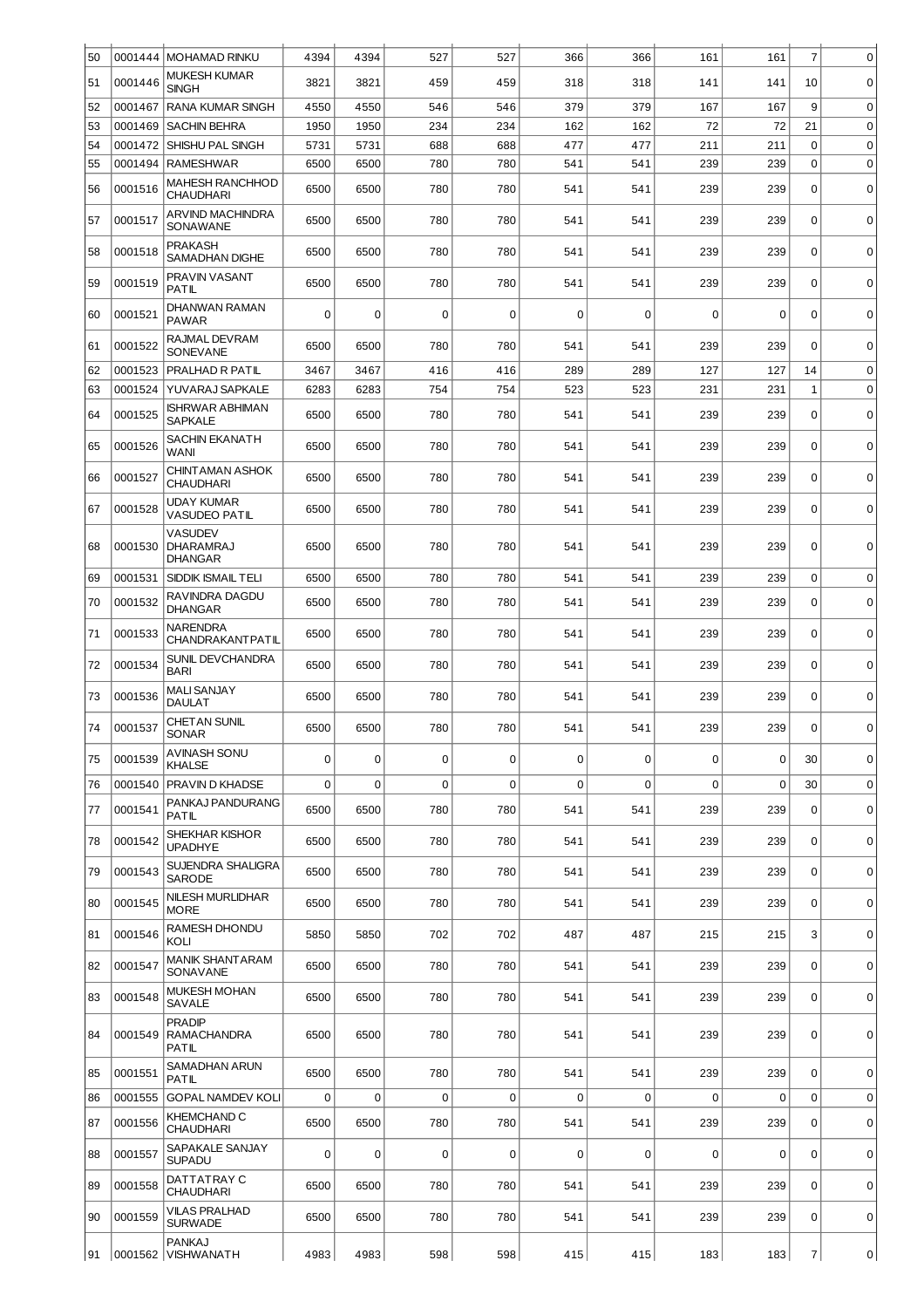|     |                | <b>JADHAV</b>                                        |      |      |     |       |                  |             |     |     |                  |             |
|-----|----------------|------------------------------------------------------|------|------|-----|-------|------------------|-------------|-----|-----|------------------|-------------|
| 92  | 0001563        | ANIL RAGHUNATH<br>PATIL                              | 6500 | 6500 | 780 | 780   | 541              | 541         | 239 | 239 | $\mathbf 0$      | $\mathbf 0$ |
| 93  | 0001564        | SAMADHAN ARUN<br>PATIL                               | 6500 | 6500 | 780 | 780   | 541              | 541         | 239 | 239 | $\mathbf 0$      | $\mathbf 0$ |
| 94  | 0001565        | DHANASHAM<br><b>LAXMAN SONVANE</b>                   | 6500 | 6500 | 780 | 780   | 541              | 541         | 239 | 239 | $\Omega$         | $\mathbf 0$ |
| 95  | 0001566        | SANJAY SHANKAR<br><b>BARI</b>                        | 6500 | 6500 | 780 | 780   | 541              | 541         | 239 | 239 | $\mathbf 0$      | $\mathbf 0$ |
| 96  | 0001567        | <b>GOKUL BHARAT</b><br>PATIL                         | 6500 | 6500 | 780 | 780   | 541              | 541         | 239 | 239 | $\mathbf 0$      | $\mathbf 0$ |
| 97  | 0001568        | SACHIN BHAGAVAT<br><b>SAPAKALE</b>                   | 6500 | 6500 | 780 | 780   | 541              | 541         | 239 | 239 | $\mathbf 0$      | $\mathbf 0$ |
| 98  | 0001570        | SVAPANIL<br><b>BHAGAWAT</b><br><b>KURKURE</b>        | 5200 | 5200 | 624 | 624   | 433              | 433         | 191 | 191 | 6                | $\mathbf 0$ |
| 99  | 0001572        | <b>GOPAL ASHOK PATIL</b>                             | 6500 | 6500 | 780 | 780   | 541              | 541         | 239 | 239 | $\Omega$         | $\mathbf 0$ |
| 100 | 0001573        | <b>BHUSHAN S</b><br>CHAUDHARI                        | 6500 | 6500 | 780 | 780   | 541              | 541         | 239 | 239 | $\mathbf 0$      | $\mathbf 0$ |
| 101 | 0001574        | DIPAK BHAGWAT<br><b>FALAK</b>                        | 6500 | 6500 | 780 | 780   | 541              | 541         | 239 | 239 | $\Omega$         | $\pmb{0}$   |
| 102 | 0001575        | <b>BALCHANDRA</b><br><b>MURLIDHARGURAV</b>           | 6500 | 6500 | 780 | 780   | 541              | 541         | 239 | 239 | $\mathbf 0$      | $\mathbf 0$ |
|     | 103 0001576    | MANOJ KUMAR D<br><b>VISHWE</b>                       | 6500 | 6500 | 780 | 780   | 541              | 541         | 239 | 239 | $\mathbf 0$      | $\mathbf 0$ |
|     | 104 0001577    | <b>SAILESH</b><br><b>BHALCHANDRA</b><br><b>GURAV</b> | 6500 | 6500 | 780 | 780   | 541              | 541         | 239 | 239 | $\mathbf 0$      | 0           |
| 105 | 0001578        | GOVIND K<br>SURYAWANSHI                              | 6500 | 6500 | 780 | 780   | 541              | 541         | 239 | 239 | $\mathbf 0$      | 0           |
| 106 | 0001580        | AMBADAS DHANU<br><b>BADAGUJAR</b>                    | 6500 | 6500 | 780 | 780   | 541              | 541         | 239 | 239 | $\Omega$         | $\mathbf 0$ |
| 107 | 0001583        | ASHOK HARCHAND<br>SONAWANE                           | 6500 | 6500 | 780 | 780   | 541              | 541         | 239 | 239 | $\Omega$         | 0           |
| 108 | 0001585        | SANTOSH<br>YASMAVANT PATIL                           | 6500 | 6500 | 780 | 780   | 541              | 541         | 239 | 239 | $\mathbf 0$      | $\mathbf 0$ |
| 109 | 0001586        | SK JUBER PINJARI                                     | 6500 | 6500 | 780 | 780   | 541              | 541         | 239 | 239 | $\mathbf 0$      | $\mathbf 0$ |
| 110 | 0001587        | DHANRAJ SUBHASH<br><b>SAPKE</b>                      | 6500 | 6500 | 780 | 780   | 541              | 541         | 239 | 239 | $\Omega$         | $\mathbf 0$ |
| 111 | 0001588        | YOGESH DEVCHAND<br><b>BARI</b>                       | 6500 | 6500 | 780 | 780   | 541              | 541         | 239 | 239 | $\mathbf 0$      | $\mathbf 0$ |
| 112 | 0001589        | PHOBI HIMANT                                         | 6500 | 0    | 780 | 780   | 0                | $\mathbf 0$ | 780 | 780 | 0                | $\mathbf 0$ |
|     | 113 0001590    | DNYANESHWAR C<br>SAPKALE                             | 6283 | 6283 | 754 | 754   | 523              | 523         | 231 | 231 | 1                | $\mathbf 0$ |
|     | 114 0001591    | <b>HIRAMAN RAMA</b><br><b>CHAUDHARI</b>              | 6500 | 6500 | 780 | 780   | 541              | 541         | 239 | 239 | 0                | $\mathbf 0$ |
|     | 115 0001593    | ARUN SAHEBRAO<br>PATIL                               | 6500 | 6500 | 780 | 780   | 541              | 541         | 239 | 239 | $\mathbf 0$      | $\mathbf 0$ |
|     | 116 0001594    | RAJENDRA RAMDAS<br><b>MARATHE</b>                    | 6500 | 6500 | 780 | 780   | 541              | 541         | 239 | 239 | $\mathbf 0$      | $\mathsf 0$ |
|     | 117 0001595    | MOTILAL DHUDAKU<br><b>PAVAR</b>                      | 6500 | 6500 | 780 | 780   | 541              | 541         | 239 | 239 | $\mathbf 0$      | $\mathbf 0$ |
|     | 118 0001596    | GAJANAN<br>RANGNATH PATIL                            | 6067 | 6067 | 728 | 728   | 505              | 505         | 223 | 223 | $\overline{2}$   | $\mathbf 0$ |
|     | 119 0001598    | NIT IN DANRAJ<br>SONAWANE                            | 3900 | 3900 | 468 | 468   | 325              | 325         | 143 | 143 | 12               | $\mathsf 0$ |
|     | 120 0001600    | <b>JIT ENDRA</b><br><b>SURYAVANSHI</b>               | 6500 | 6500 | 780 | 780   | 541              | 541         | 239 | 239 | $\mathbf 0$      | $\mathbf 0$ |
|     | 121 0001601    | ADHAR RAMDAS<br><b>BAVISKAR</b>                      | 6500 | 6500 | 780 | 780   | 541              | 541         | 239 | 239 | $\mathbf 0$      | $\mathbf 0$ |
|     | 122 0001602    | <b>GANESH PRAHLAD</b><br>PATIL                       | 6500 | 6500 | 780 | 780   | 541              | 541         | 239 | 239 | $\mathbf 0$      | $\mathbf 0$ |
|     | 123 0001603    | RATILAL ZENDU<br>TAYADE                              | 6500 | 6500 | 780 | 780   | 541              | 541         | 239 | 239 | $\mathbf 0$      | $\mathbf 0$ |
|     | 124 0001604    | KAILAS SITARAM<br>KOLI                               | 6500 | 6500 | 780 | 780   | 541              | 541         | 239 | 239 | $\mathbf 0$      | $\mathbf 0$ |
| 125 | 0001605        | <b>HEMANT S WARKE</b>                                | 5200 | 5200 | 624 | 624   | 433              | 433         | 191 | 191 | 6                | $\mathbf 0$ |
|     | 126 0001607    | JIT ENDRA B RAJPUT                                   | 6500 | 6500 | 780 | 780   | 541              | 541         | 239 | 239 | $\mathbf 0$      | $\mathbf 0$ |
|     | 127 0001608    | SK TEHSEEN IQABAL<br><b>KHATIK</b>                   | 3250 | 3250 | 390 | 390   | 271              | 271         | 119 | 119 | 15               | $\mathbf 0$ |
| 128 | 0001609        | <b>DIPAK KAPURCHAND</b><br><b>SHARMA</b>             | 6500 | 6500 | 780 | 780   | 541              | 541         | 239 | 239 | $\mathbf 0$      | $\mathbf 0$ |
|     | 129 0001610    | NASHIRSHAH<br>KALUSHAH FAKIR                         | 6500 | 6500 | 780 | 780   | 541              | 541         | 239 | 239 | $\mathbf 0$      | $\mathbf 0$ |
|     | 130 0001611    | RAJMAL RAMLAL<br>SHAHAPURE                           | 6500 | 6500 | 780 | 780   | 541              | 541         | 239 | 239 | $\boldsymbol{0}$ | $\mathbf 0$ |
|     | $121$ $nn1212$ | <b>JITENDRA PRAHLAD</b>                              | CENN | ccon | 700 | zon l | $\Box$ $\land$ 1 | E A 1       | חפר | חממ | ΩI               | n١          |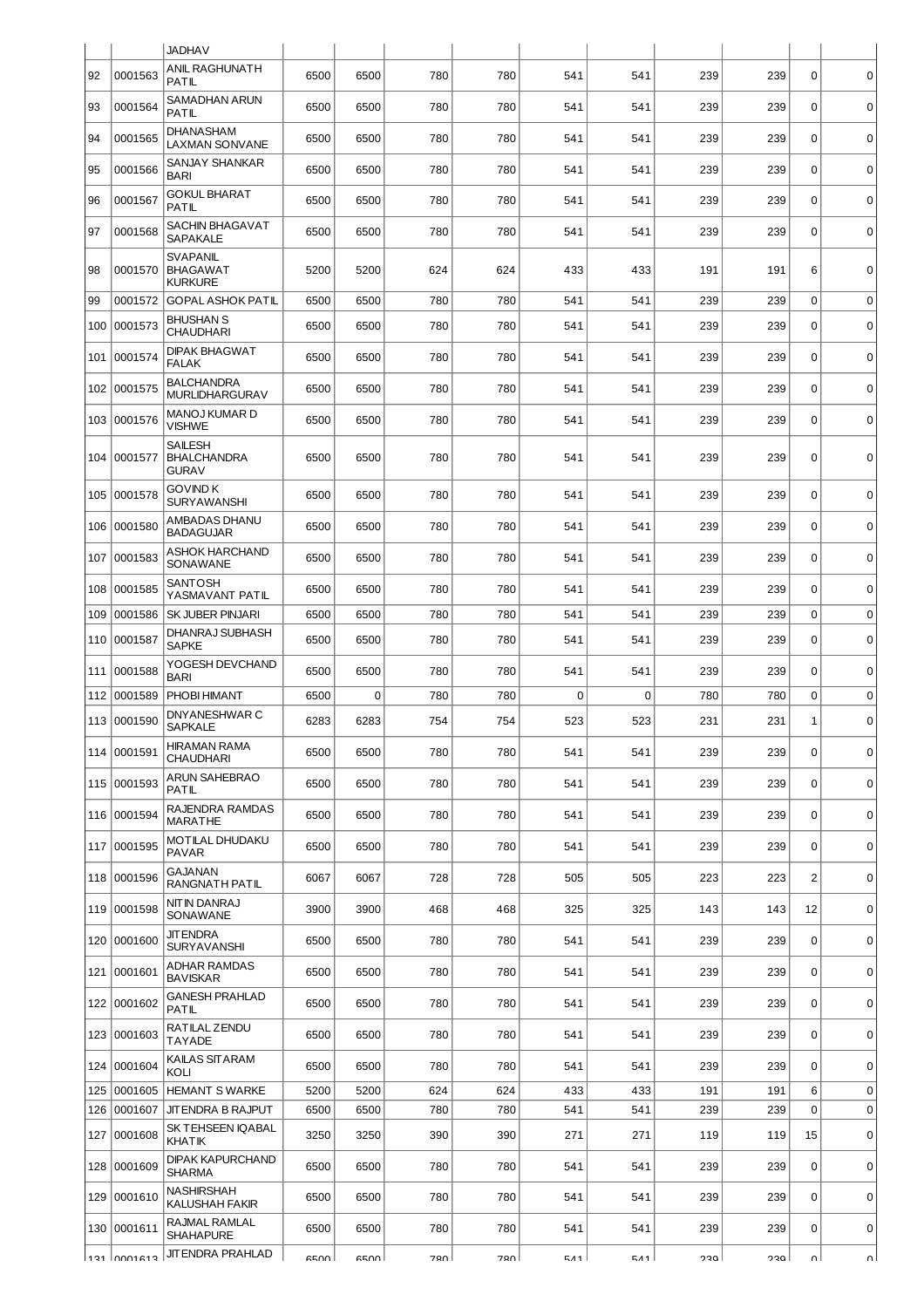|     | T2T INNNTOT3 | <b>SONAR</b>                                         | UUCO        | UUCO | 100         | 100 | 1+C         | 1 +C        | ∠৩৯         | ∠ວນ         | U              | U           |
|-----|--------------|------------------------------------------------------|-------------|------|-------------|-----|-------------|-------------|-------------|-------------|----------------|-------------|
| 132 | 0001614      | CHANDRAKANT<br><b>ASHOK PATIL</b>                    | 6500        | 6500 | 780         | 780 | 541         | 541         | 239         | 239         | 0              | $\mathbf 0$ |
| 133 | 0001616      | KHALILUDDIN J<br><b>SHAIKH</b>                       | 6500        | 6500 | 780         | 780 | 541         | 541         | 239         | 239         | 0              | $\Omega$    |
| 134 | 0001617      | TULSHIRAM VISHNU<br><b>TAVDE</b>                     | 6500        | 0    | 780         | 780 | 0           | $\mathbf 0$ | 780         | 780         | $\mathbf 0$    | $\mathbf 0$ |
| 135 | 0001618      | <b>DIGAMBAR</b><br>PRABHAKAR BARI                    | 6500        | 6500 | 780         | 780 | 541         | 541         | 239         | 239         | $\Omega$       | $\mathbf 0$ |
| 136 | 0001619      | <b>HARISH ASHOK NALE</b>                             | 6500        | 6500 | 780         | 780 | 541         | 541         | 239         | 239         | $\mathbf 0$    | $\mathbf 0$ |
| 137 | 0001620      | SANJAY DEVIDAS<br><b>DHANGAR</b>                     | 6500        | 6500 | 780         | 780 | 541         | 541         | 239         | 239         | 0              | $\mathbf 0$ |
| 138 | 0001621      | <b>SUNIL PANDURANG</b><br>LAD                        | 6500        | 6500 | 780         | 780 | 541         | 541         | 239         | 239         | $\mathbf 0$    | $\mathbf 0$ |
| 139 | 0001622      | PRAMOD DEVIDAS<br><b>GHUGE</b>                       | 6500        | 6500 | 780         | 780 | 541         | 541         | 239         | 239         | 0              | $\mathbf 0$ |
| 140 | 0001624      | <b>KRISHNA DAMODAR</b><br>PATIL                      | 6500        | 6500 | 780         | 780 | 541         | 541         | 239         | 239         | $\mathbf 0$    | $\mathbf 0$ |
| 141 | 0001627      | PRADEEP LAXMAN<br><b>PATIL</b>                       | 6500        | 6500 | 780         | 780 | 541         | 541         | 239         | 239         | $\mathbf 0$    | 0           |
|     | 142 0001631  | <b>NITIN RAMLAL</b><br><b>BHAVSAR</b>                | 6500        | 6500 | 780         | 780 | 541         | 541         | 239         | 239         | $\mathbf 0$    | $\mathbf 0$ |
|     | 143 0001632  | PI VATROVEL EM<br><b>PERUMAL</b>                     | 6500        | 6500 | 780         | 780 | 541         | 541         | 239         | 239         | 0              | $\mathbf 0$ |
| 144 | 0001634      | <b>SHIVAJI GIRDHAR</b><br><b>GHODESWAR</b>           | 6500        | 0    | 780         | 780 | 0           | 0           | 780         | 780         | $\mathbf 0$    | $\mathbf 0$ |
| 145 | 0001635      | ARIF JAVID SHAIKH                                    | 4333        | 4333 | 520         | 520 | 361         | 361         | 159         | 159         | 10             | $\mathbf 0$ |
| 146 | 0001636      | <b>VISHAL VINOD</b><br>MAHAJAN                       | 6500        | 6500 | 780         | 780 | 541         | 541         | 239         | 239         | $\mathbf 0$    | $\mathbf 0$ |
| 147 | 0001637      | <b>ANKUSH</b><br>RAGHUNATH KOLI                      | 6500        | 6500 | 780         | 780 | 541         | 541         | 239         | 239         | $\mathbf 0$    | $\mathbf 0$ |
|     | 148 0001638  | <b>GANESH J</b><br><b>NANNAWARE</b>                  | 6500        | 6500 | 780         | 780 | 541         | 541         | 239         | 239         | 0              | $\mathbf 0$ |
| 149 | 0001639      | <b>CHANDRABHAN</b><br><b>DEORAM KOLI</b>             | 6283        | 6283 | 754         | 754 | 523         | 523         | 231         | 231         | 1              | $\mathbf 0$ |
| 150 | 0001642      | <b>VILAS D KOLI</b>                                  | 6500        | 6500 | 780         | 780 | 541         | 541         | 239         | 239         | $\mathbf 0$    | $\mathbf 0$ |
| 151 | 0001644      | ANIL LAXMAN KOLI                                     | 6283        | 6283 | 754         | 754 | 523         | 523         | 231         | 231         | $\mathbf 1$    | $\mathbf 0$ |
| 152 | 0001645      | SANTOSH ARJUN<br>KOLI                                | 6500        | 6500 | 780         | 780 | 541         | 541         | 239         | 239         | $\mathbf 0$    | $\mathbf 0$ |
| 153 | 0001646      | <b>DEVIDAS GAEDA</b><br>SONVANE                      | 6067        | 6067 | 728         | 728 | 505         | 505         | 223         | 223         | $\overline{2}$ | $\mathbf 0$ |
| 154 | 0001648      | <b>DILIP KUMAR</b>                                   | 3900        | 3900 | 468         | 468 | 325         | 325         | 143         | 143         | 12             | $\mathbf 0$ |
| 155 | 0001656      | <b>MOHD ASRAF</b>                                    | 4012        | 4012 | 481         | 481 | 334         | 334         | 147         | 147         | 9              | $\mathbf 0$ |
| 156 |              | 0001659   MOHD. RIZWAN                               | $\mathbf 0$ | 0    | $\pmb{0}$   | 0   | 0           | $\mathbf 0$ | 0           | $\pmb{0}$   | 30             | 0           |
| 157 | 0001667      | <b>MOHD AABID</b>                                    | 6500        | 6500 | 780         | 780 | 541         | 541         | 239         | 239         | $\Omega$       | $\mathbf 0$ |
| 158 | 0001668      | <b>VIJAY SHRIRAM</b><br>VARDE                        | 6500        | 6500 | 780         | 780 | 541         | 541         | 239         | 239         | 0              | 0           |
| 159 | 0001670      | SANJAY KUMAR                                         | 0           | 0    | 0           | 0   | 0           | $\mathbf 0$ | 0           | 0           | 30             | $\mathbf 0$ |
|     | 160 0001673  | <b>RAVINDRA</b><br><b>MORESHWAR</b><br><b>BORASE</b> | 0           | 0    | $\mathbf 0$ | 0   | $\mathbf 0$ | $\mathbf 0$ | $\mathbf 0$ | $\mathbf 0$ | $\mathbf 0$    | $\mathbf 0$ |
|     | 161 0001675  | MOHD NAZIM AB<br>LATEF                               | 6500        | 6500 | 780         | 780 | 541         | 541         | 239         | 239         | $\mathbf 0$    | $\mathbf 0$ |
|     | 162 0001678  | <b>GANESH VISHANU</b><br><b>CHAUDHARY</b>            | 6500        | 6500 | 780         | 780 | 541         | 541         | 239         | 239         | 0              | 0           |
| 163 | 0001680      | AVINASH TUKARAM<br>SONVANE                           | 6500        | 6500 | 780         | 780 | 541         | 541         | 239         | 239         | 0              | $\mathbf 0$ |
| 164 | 0001681      | <b>RAJENDRA S</b><br>SONAWANE                        | 6067        | 6067 | 728         | 728 | 505         | 505         | 223         | 223         | $\overline{c}$ | $\mathbf 0$ |
|     | 165 0001682  | SURESH VITHTHAL<br><b>BARI</b>                       | 6500        | 6500 | 780         | 780 | 541         | 541         | 239         | 239         | 0              | $\mathbf 0$ |
| 166 | 0001683      | G. NARAYAN                                           | 0           | 0    | $\mathbf 0$ | 0   | $\mathbf 0$ | $\mathbf 0$ | $\mathbf 0$ | 0           | 30             | $\mathbf 0$ |
| 167 | 0001684      | ANANDA BHAGWAN<br><b>PATIL</b>                       | 6500        | 6500 | 780         | 780 | 541         | 541         | 239         | 239         | $\Omega$       | 0           |
| 168 | 0001685      | SURESH DILIP KOLI                                    | 5850        | 5850 | 702         | 702 | 487         | 487         | 215         | 215         | 3              | $\mathbf 0$ |
| 169 | 0001686      | <b>DYANESHWAR TADE</b>                               | 6500        | 6500 | 780         | 780 | 541         | 541         | 239         | 239         | 0              | $\mathbf 0$ |
| 170 | 0001687      | <b>ICHCHHARAM</b><br><b>VITHTHAL BARI</b>            | 6500        | 6500 | 780         | 780 | 541         | 541         | 239         | 239         | $\mathbf 0$    | $\mathbf 0$ |
| 171 | 0001688      | SAMADHAN SUMPDH<br><b>BUGALE</b>                     | 6500        | 6500 | 780         | 780 | 541         | 541         | 239         | 239         | 0              | $\mathbf 0$ |
|     | 172 0001689  | UVRAJ PRAKASH<br>KOLI                                | 4767        | 4767 | 572         | 572 | 397         | 397         | 175         | 175         | 8              | $\mathbf 0$ |
| 173 | 0001690      | RATILAL G SUKHADE                                    | 6500        | 6500 | 780         | 780 | 541         | 541         | 239         | 239         | 0              | $\mathbf 0$ |
| 174 | 0001691      | KAILAS BORSE                                         | 6500        | 6500 | 780         | 780 | 541         | 541         | 239         | 239         | 0              | $\mathbf 0$ |
| 175 | 0001692      | MR.BADRINATH                                         | 6500        | 6500 | 780         | 780 | 541         | 541         | 239         | 239         | 0              | 0           |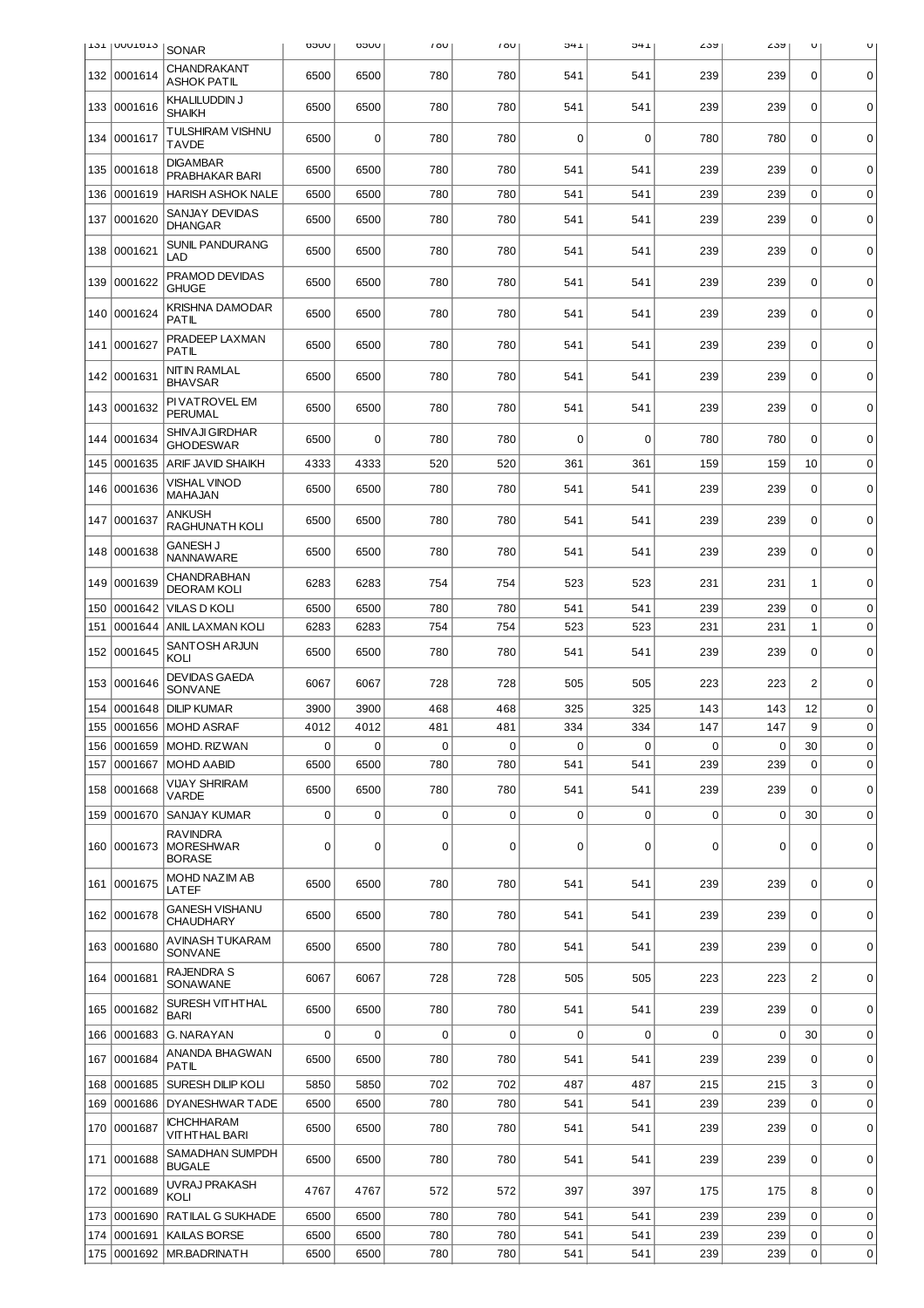| 176        | 0001693            | <b>BHIKA BADGUJAR</b>                         | 6500         | 6500         | 780        | 780         | 541        | 541         | 239         | 239        | 0                       | $\mathbf 0$                |
|------------|--------------------|-----------------------------------------------|--------------|--------------|------------|-------------|------------|-------------|-------------|------------|-------------------------|----------------------------|
| 177        | 0001694            | <b>SACHIN LOKHANDE</b>                        | 6500         | 6500         | 780        | 780         | 541        | 541         | 239         | 239        | 0                       | 0                          |
| 178        | 0001695            | PRASHANT JOSHI                                | 6500         | 6500         | 780        | 780         | 541        | 541         | 239         | 239        | $\mathbf 0$             | $\mathbf 0$                |
| 179        | 0001697            | RAVINDRA CHAVAN                               | 4333         | 4333         | 520        | 520         | 361        | 361         | 159         | 159        | 10                      | $\mathbf 0$                |
| 180        | 0001698            | GANESH GAUT AM<br><b>SURWADE</b>              | 6500         | 6500         | 780        | 780         | 541        | 541         | 239         | 239        | $\Omega$                | $\mathbf 0$                |
| 181        | 0001700            | <b>MACHINDER</b><br>RAMCHANDRA KOLI           | 6500         | 6500         | 780        | 780         | 541        | 541         | 239         | 239        | 0                       | $\Omega$                   |
| 182        | 0001701            | <b>VIJAY CHAUDHARI</b>                        | 6500         | 6500         | 780        | 780         | 541        | 541         | 239         | 239        | $\mathbf 0$             | $\mathbf 0$                |
| 183        | 0001702            | <b>SANTOSH THAKUR</b>                         | 6500         | 6500         | 780        | 780         | 541        | 541         | 239         | 239        | $\Omega$                | $\mathbf 0$                |
| 184        | 0001703            | <b>KIRAN PATIL</b>                            | 5417         | 5417         | 650        | 650         | 451        | 451         | 199         | 199        | 5                       | $\mathbf 0$                |
| 185        | 0001704            | RAJU TOPPO                                    | 2600         | 2600         | 312        | 312         | 217        | 217         | 95          | 95         | 18                      | $\mathbf 0$                |
| 186        | 0001705            | <b>DALBIR SINGH</b>                           | 6283         | 6283         | 754        | 754         | 523        | 523         | 231         | 231        | $\mathbf{1}$            | $\mathbf 0$                |
| 187        | 0001706            | RAMKRISHNA<br>SHRIRAM CHAUDH                  | 6500         | 6500         | 780        | 780         | 541        | 541         | 239         | 239        | 0                       | 0                          |
| 188        | 0001707            | <b>ANIL BABURAV</b><br>CHAUDHARI              | 6500         | 6500         | 780        | 780         | 541        | 541         | 239         | 239        | $\Omega$                | $\mathbf 0$                |
| 189        | 0001710            | <b>PRAYAG KAPOTA</b>                          | 0            | $\mathbf 0$  | 0          | $\mathbf 0$ | 0          | $\mathbf 0$ | 0           | 0          | $\mathbf 0$             | $\mathbf 0$                |
| 190        | 0001715            | DHARMENDER<br><b>KUMAR</b>                    | 4394         | 4394         | 527        | 527         | 366        | 366         | 161         | 161        | $\overline{7}$          | $\mathbf 0$                |
| 191        | 0001716            | <b>GANGADHAR GOPE</b>                         | 4394         | 4394         | 527        | 527         | 366        | 366         | 161         | 161        | $\overline{7}$          | $\mathbf 0$                |
| 192        | 0001719            | JAY TANAKU<br><b>CHAUDHARI</b>                | 6500         | 6500         | 780        | 780         | 541        | 541         | 239         | 239        | $\Omega$                | $\mathbf 0$                |
| 193        | 0001722            | RAVINDER PAL SINGH                            | 2167         | 2167         | 260        | 260         | 181        | 181         | 79          | 79         | 20                      | $\mathbf 0$                |
| 194        | 0001724            | <b>BABLU KACHCHHAP</b>                        | 4585         | 4585         | 550        | 550         | 382        | 382         | 168         | 168        | 6                       | $\mathbf 0$                |
| 195<br>196 | 0001725<br>0001728 | <b>KAILASH DAS</b><br><b>K RAMU</b>           | 955<br>3250  | 955<br>3250  | 115<br>390 | 115<br>390  | 80<br>271  | 80<br>271   | 35<br>119   | 35<br>119  | 25<br>15                | $\mathbf 0$<br>$\mathbf 0$ |
| 197        | 0001734            | <b>ARJUN LAXMAN KOLI</b>                      | 6500         | 6500         | 780        | 780         | 541        | 541         | 239         | 239        | $\mathbf 0$             | $\mathbf 0$                |
| 198        | 0001737            | <b>MD TANVEER ALAM</b>                        | 4203         | 4203         | 504        | 504         | 350        | 350         | 154         | 154        | 8                       | $\mathbf 0$                |
|            | 199 0001740        | <b>RAVINDRA</b><br><b>PRALHADRAO</b><br>KATKA | 6500         | 6500         | 780        | 780         | 541        | 541         | 239         | 239        | 0                       | $\mathbf 0$                |
| 200        | 0001741            | <b>ARUN SINGH</b>                             | 0            | $\mathbf 0$  | $\Omega$   | $\mathbf 0$ | 0          | $\Omega$    | $\mathbf 0$ | $\Omega$   | 0                       | $\mathbf 0$                |
| 201        | 0001743            | VILAS UTTAM<br>JADHAV                         | 6067         | 6067         | 728        | 728         | 505        | 505         | 223         | 223        | $\overline{2}$          | $\mathbf 0$                |
| 202        | 0001744            | ANIL KUMAR<br><b>PASWAN</b>                   | 3900         | 3900         | 468        | 468         | 325        | 325         | 143         | 143        | 12                      | $\mathbf 0$                |
| 203        | 0001750            | SHRIKANT SAH                                  | 4333         | 4333         | 520        | 520         | 361        | 361         | 159         | 159        | 10                      | $\mathbf 0$                |
|            |                    | SARWAN KUMAR                                  |              |              |            |             |            |             |             |            |                         |                            |
| 204        | 0001751            | <b>PASWAN</b><br><b>HEMANT RAMESH</b>         | 0            | 0            | 0          | $\mathbf 0$ | 0          | $\mathbf 0$ | 0           | 0          | 30                      | $\mathbf 0$                |
|            | 205  0001753       | <b>TAMBAT</b>                                 | 6500         | 6500         | 780        | 780         | 541        | 541         | 239         | 239        | 0                       | 01                         |
|            | 206 0001756        | <b>SHANKAR SINGH</b>                          | 4967         | 4967         | 596        | 596         | 414        | 414         | 182         | 182        | $\overline{4}$          | $\mathbf 0$                |
|            | 207 0001757        | <b>BORNARE GIRISH</b><br><b>DATTATRAY</b>     | 6500         | 6500         | 780        | 780         | 541        | 541         | 239         | 239        | 0                       | $\mathbf 0$                |
|            | 208 0001758        | PRADEEP PRAKASH<br>PATIL                      | 0            | 0            | 0          | 0           | 0          | 0           | 0           | 0          | $\Omega$                | $\mathbf 0$                |
| 209        | 0001759            | <b>DEVENDRA</b>                               | 4203         | 4203         | 504        | 504         | 350        | 350         | 154         | 154        | 8                       | $\mathbf 0$                |
| 210        | 0001760            | <b>DINKAR KUMAR SEN</b>                       | 6067         | 6067         | 728        | 728         | 505        | 505         | 223         | 223        | $\overline{c}$          | $\mathbf 0$                |
| 211        | 0001761            | <b>SHAMBHU SINGH</b>                          | 6500         | 6500         | 780        | 780         | 541        | 541         | 239         | 239        | 0                       | $\mathbf 0$                |
| 212        | 0001762            | ANIL                                          | 6067         | 6067         | 728        | 728         | 505        | 505         | 223         | 223        | $\overline{\mathbf{c}}$ | $\mathbf 0$                |
| 213        | 0001763            | <b>ASHOK PASWAN</b>                           | 6067         | 6067         | 728        | 728         | 505        | 505         | 223         | 223        | $\overline{c}$          | $\mathbf 0$                |
| 214<br>215 | 0001764<br>0001765 | <b>CHANDGI RAM</b><br>CHHOTU KUMAR            | 6500<br>6067 | 6500<br>6067 | 780<br>728 | 780<br>728  | 541<br>505 | 541<br>505  | 239<br>223  | 239<br>223 | 0<br>$\overline{c}$     | 0<br>$\mathbf 0$           |
| 216        | 0001767            | KANHAIYA KUMAR                                | 5349         | 5349         | 642        | 642         | 446        | 446         | 196         | 196        | $\overline{c}$          | $\mathbf 0$                |
| 217        | 0001768            | KAPIL                                         | 6067         | 6067         | 728        | 728         | 505        | 505         | 223         | 223        | $\overline{\mathbf{c}}$ | $\mathbf 0$                |
| 218        | 0001769            | MAHESH CHAND                                  | 6067         | 6067         | 728        | 728         | 505        | 505         | 223         | 223        | $\overline{c}$          | $\mathbf 0$                |
| 219        | 0001770            | <b>MD SALAHDDIN</b><br>ANSARI                 | 5349         | 5349         | 642        | 642         | 446        | 446         | 196         | 196        | $\overline{c}$          | 0                          |
| 220        | 0001771            | NARAYAN                                       | 5349         | 5349         | 642        | 642         | 446        | 446         | 196         | 196        | $\overline{2}$          | $\mathbf 0$                |
| 221        | 0001772            | <b>PAPPU KUMAR</b>                            | 0            | 0            | $\Omega$   | $\Omega$    | 0          | 0           | 0           | 0          | 30                      | 0                          |
| 222        | 0001773            | <b>RAMESH KUMAR</b>                           | 6067         | 6067         | 728        | 728         | 505        | 505         | 223         | 223        | 2                       | 0                          |
| 223        | 0001774            | SATYA NARAIN<br>SINGH                         | 0            | 0            | $\Omega$   | 0           | 0          | $\mathbf 0$ | 0           | 0          | 30                      | $\mathbf 0$                |
|            | 224 0001775        | <b>SHIV KUMAR</b>                             | 5349         | 5349         | 642        | 642         | 446        | 446         | 196         | 196        | $\overline{2}$          | $\mathbf 0$                |
| 225        | 0001776            | <b>SURESH KUMAR</b>                           | 6500         | 6500         | 780        | 780         | 541        | 541         | 239         | 239        | $\mathbf 0$             | $\mathbf 0$                |
| 226        | 0001777            | <b>SURESH KUMAR</b>                           | 5349         | 5349         | 642        | 642         | 446        | 446         | 196         | 196        | $\overline{c}$          | $\mathbf 0$                |
| 227        | 0001778            | <b>MOOL CHAND</b>                             | 5349         | 5349         | 642        | 642         | 446        | 446         | 196         | 196        | $\overline{\mathbf{c}}$ | $\mathbf 0$                |
| 228        | 0001779            | KAILASH SINGH                                 | 6067         | 6067         | 728        | 728         | 505        | 505         | 223         | 223        | $\overline{c}$          | 0                          |
| 229        | 0001780            | <b>RAMAN KUMAR</b>                            | 5349         | 5349         | 642        | 642         | 446        | 446         | 196         | 196        | $\overline{c}$          | 0                          |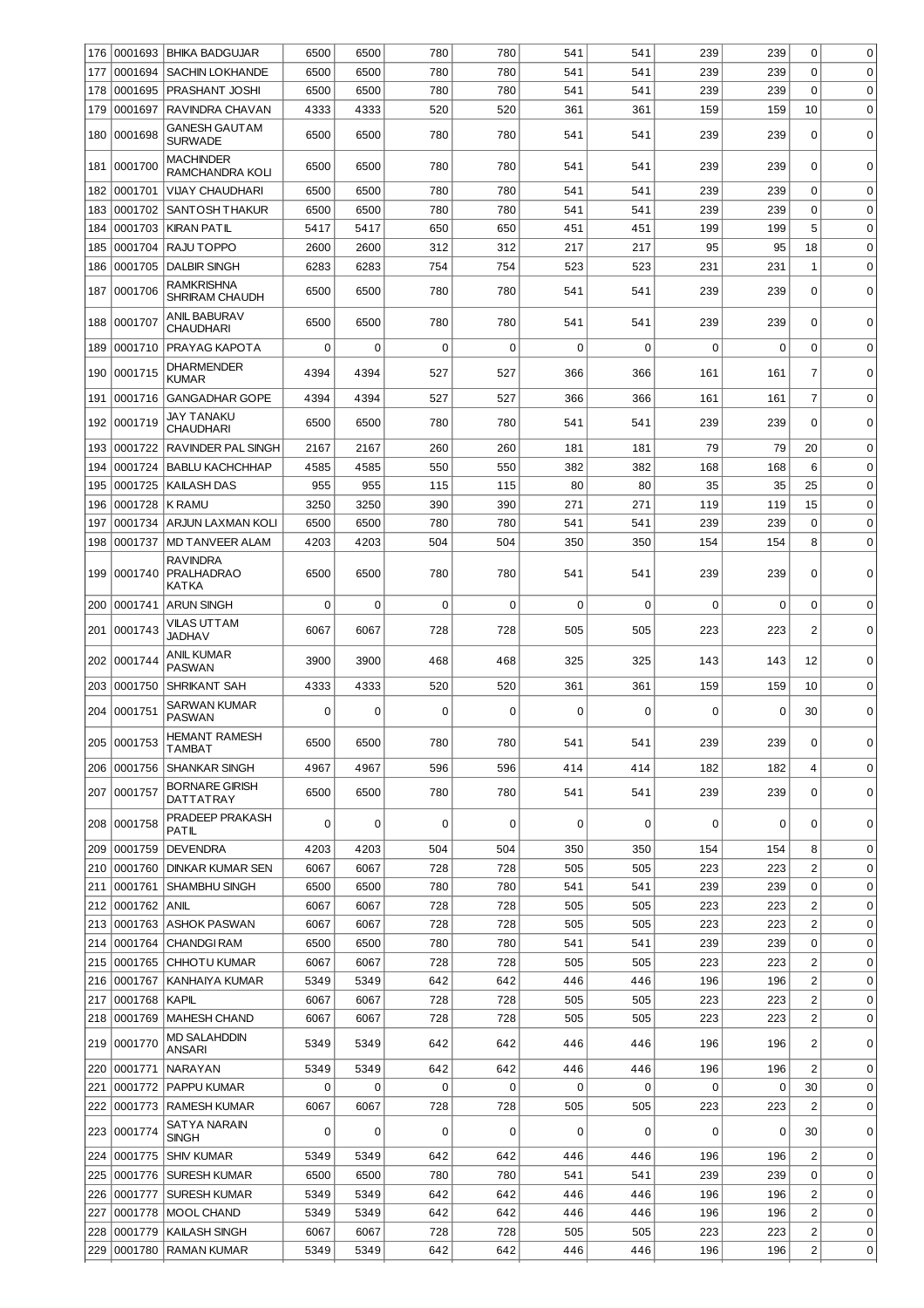|            |                    | 230   0001781   UDAY KUMAR SINGH           | 6067         | 6067         | 728         | 728                | 505        | 505        | 223                | 223        | $\overline{c}$                   | $\overline{0}$             |
|------------|--------------------|--------------------------------------------|--------------|--------------|-------------|--------------------|------------|------------|--------------------|------------|----------------------------------|----------------------------|
| 231        | 0001782            | VIRENDER KUMAR<br>PAL                      | 0            | $\mathbf 0$  | 0           | $\mathbf 0$        | 0          | 0          | 0                  | 0          | 30                               | 0                          |
| 232        | 0001783            | YOGESH KUMAR                               | 6067         | 6067         | 728         | 728                | 505        | 505        | 223                | 223        | 2                                | 0                          |
| 233        | 0001784            | <b>HIRA</b>                                | 6067         | 6067         | 728         | 728                | 505        | 505        | 223                | 223        | $\overline{c}$                   | 0                          |
| 234        | 0001785            | <b>ANANDI SINGH</b>                        | 6500         | 6500         | 780         | 780                | 541        | 541        | 239                | 239        | 0                                | 0                          |
| 235        | 0001786            | <b>OM PARKASH</b>                          | 5349         | 5349         | 642         | 642                | 446        | 446        | 196                | 196        | $\overline{c}$                   | $\mathbf 0$                |
| 236        | 0001787            | <b>BHERO</b>                               | 5349         | 5349         | 642         | 642                | 446        | 446        | 196                | 196        | $\overline{c}$                   | $\mathbf 0$                |
| 237        | 0001788            | <b>RAJPAL</b>                              | 6067         | 6067         | 728         | 728                | 505        | 505        | 223                | 223        | $\overline{c}$                   | $\mathbf 0$                |
| 238        | 0001789            | <b>LAXMAN SINGH</b>                        | 5349         | 5349         | 642         | 642                | 446        | 446        | 196                | 196        | $\overline{c}$                   | $\mathbf 0$                |
| 239        | 0001790            | <b>NARAYAN SINGH</b>                       | 6067         | 6067         | 728         | 728                | 505        | 505        | 223                | 223        | $\overline{2}$                   | 0                          |
| 240        | 0001791            | KANHAIYA KUMAR                             | 3683         | 3683         | 442         | 442                | 307        | 307        | 135                | 135        | 13                               | 0                          |
| 241        | 0001792            | <b>BHOLA KHAN</b>                          | 5349         | 5349         | 642         | 642                | 446        | 446        | 196                | 196        | $\overline{2}$                   | 0                          |
| 242        | 0001793            | PAWAN KUMAR                                | 5349         | 5349         | 642         | 642                | 446        | 446        | 196                | 196        | $\overline{2}$                   | 0                          |
| 243        | 0001794            | <b>DEEPAK KUMAR</b>                        | 6067         | 6067         | 728         | 728                | 505        | 505        | 223                | 223        | $\overline{c}$                   | 0                          |
| 244        | 0001795            | PAWAN KUMAR                                | 6067         | 6067         | 728         | 728                | 505        | 505        | 223                | 223        | $\overline{c}$                   | 0                          |
| 245        | 0001796            | <b>SUDHIR</b>                              | 5349         | 5349         | 642         | 642                | 446        | 446        | 196                | 196        | $\overline{c}$                   | 0                          |
| 246        | 0001797            | <b>ABDUL RASHID</b>                        | 6500         | 6500         | 780         | 780                | 541        | 541        | 239                | 239        | 0                                | $\mathbf 0$                |
| 247        | 0001798            | <b>ARJUN PARSAD</b>                        | 6067         | 6067         | 728         | 728                | 505        | 505        | 223                | 223        | $\overline{2}$                   | $\mathbf 0$                |
| 248        | 0001799            | <b>UMESH MANJHI</b><br>YOGENDER KUMAR      | 6067         | 6067         | 728         | 728                | 505        | 505        | 223                | 223        | $\overline{2}$                   | $\mathbf 0$                |
| 249        | 0001800            | <b>SINGH</b>                               | 6500         | 6500         | 780         | 780                | 541        | 541        | 239                | 239        | 0                                | $\Omega$                   |
| 250        | 0001801            | <b>MUKESH SINGH</b>                        | 6067         | 6067         | 728         | 728                | 505        | 505        | 223                | 223        | $\overline{2}$                   | 0                          |
| 251        | 0001802            | SANJAY YADAV                               | 5349         | 5349         | 642         | 642                | 446        | 446        | 196                | 196        | $\overline{2}$                   | 0                          |
| 252        | 0001803            | <b>BABLU</b>                               | 5349         | 5349         | 642         | 642                | 446        | 446        | 196                | 196        | $\overline{c}$                   | $\mathbf 0$                |
| 253        | 0001804            | <b>YOGENDER</b>                            | 5349         | 5349         | 642         | 642                | 446        | 446        | 196                | 196        | $\overline{c}$                   | $\mathbf 0$                |
| 254<br>255 | 0001805<br>0001806 | <b>SHANKAR SINGH</b><br><b>DILIP SINGH</b> | 6067<br>6067 | 6067<br>6067 | 728<br>728  | 728<br>728         | 505<br>505 | 505<br>505 | 223<br>223         | 223<br>223 | $\overline{2}$<br>$\overline{2}$ | $\mathbf 0$<br>$\mathbf 0$ |
| 256        | 0001807            | <b>ASHOK KUMAR</b>                         | 5349         | 5349         | 642         | 642                | 446        | 446        | 196                | 196        | $\overline{2}$                   | $\mathbf 0$                |
| 257        | 0001808            | <b>GOVIND</b>                              | 6067         | 6067         | 728         | 728                | 505        | 505        | 223                | 223        | $\overline{2}$                   | $\mathbf 0$                |
| 258        | 0001809            | <b>SENTU MANDAL</b>                        | 0            | 0            | $\mathbf 0$ | $\mathbf 0$        | 0          | 0          | $\mathbf 0$        | 0          | 30                               | $\mathbf 0$                |
| 259        | 0001810            | <b>ANIL</b>                                | 0            | $\mathbf 0$  | $\mathbf 0$ | $\mathbf 0$        | 0          | 0          | $\mathbf 0$        | 0          | 30                               | $\mathbf 0$                |
| 260        | 0001811            | <b>BIJENDER</b>                            | 5349         | 5349         | 642         | 642                | 446        | 446        | 196                | 196        | $\overline{2}$                   | $\mathbf 0$                |
| 261        | 0001812            | PARDEEP KUMAR                              | 6067         | 6067         | 728         | 728                | 505        | 505        | 223                | 223        | $\overline{c}$                   | $\mathbf 0$                |
| 262        | 0001813            | <b>GAUTAM KUMAR</b>                        | 6067         | 6067         | 728         | 728                | 505        | 505        | 223                | 223        | $\overline{c}$                   | 0                          |
| 263        | 0001814            | <b>VINOD</b>                               | 5349         | 5349         | 642         | 642                | 446        | 446        | 196                | 196        | $\overline{c}$                   | 0                          |
|            | 264 0001816        | OM PRAKASH<br><b>PADARIA</b>               | 5349         | 5349         | 642         | 642                | 446        | 446        | 196                | 196        | $\overline{2}$                   | $\mathbf 0$                |
|            | 265 0001817        | <b>CHANDRASHEKHAR</b><br>KU. SEN           | 5349         | 5349         | 642         | 642                | 446        | 446        | 196                | 196        | 2                                | 0                          |
| 266        |                    | 0001818  ANGAD YADAV                       | 6500         | 6500         | 780         | 780                | 541        | 541        | 239                | 239        | 0                                | 0                          |
|            | 267   0001819      | <b>RAMBIR</b>                              | 5349         | 5349         | 642         | 642                | 446        | 446        | 196                | 196        | $\overline{2}$                   | 0                          |
|            | 268 0001821        | <b>RAJESH</b>                              | 5349         | 5349         | 642         | 642                | 446        | 446        | 196                | 196        | $\overline{c}$                   | 0                          |
|            | 269  0001822       | <b>SATENDRA SINGH</b>                      | 5349         | 5349         | 642         | 642                | 446        | 446        | 196                | 196        | $\overline{c}$                   | $\mathbf 0$                |
| 270        | 0001823            | SUSHIL KANT JHA                            | 0            | 0            | 0           | $\mathbf 0$        | 0          | 0          | 0                  | 0          | 30                               | 0                          |
| 271        | 0001824            | <b>JASWANT</b>                             | 5349         | 5349         | 642         | 642                | 446        | 446        | 196                | 196        | $\overline{2}$                   | 0                          |
| 272        | 0001825            | <b>RAMESH THAKUR</b>                       | 6067         | 6067         | 728         | 728                | 505        | 505        | 223                | 223        | $\overline{2}$                   | $\mathbf 0$                |
| 273<br>274 | 0001826<br>0001827 | <b>PAPPU KUMAR RAI</b><br>PINTU SINGH      | 0<br>6067    | 0<br>6067    | 0<br>728    | $\mathbf 0$<br>728 | 0<br>505   | 0<br>505   | $\mathbf 0$<br>223 | 0<br>223   | 30<br>$\overline{2}$             | $\mathbf 0$<br>$\mathbf 0$ |
| 275        | 0001828            | RADHEY SHYAM                               | 5349         | 5349         | 642         | 642                | 446        | 446        | 196                | 196        | $\overline{2}$                   | $\mathbf 0$                |
| 276        | 0001829            | <b>SARWAN KUMAR</b>                        | 5349         | 5349         | 642         | 642                | 446        | 446        | 196                | 196        | $\overline{c}$                   | $\mathbf 0$                |
| 277        | 0001830            | <b>RAM KUMAR</b>                           | 6067         | 6067         | 728         | 728                | 505        | 505        | 223                | 223        | $\overline{c}$                   | $\mathbf 0$                |
| 278        | 0001831            | PANCHU MANDAL                              | 5349         | 5349         | 642         | 642                | 446        | 446        | 196                | 196        | $\overline{c}$                   | 0                          |
| 279        | 0001832            | <b>GUDDU SINGH</b>                         | 6067         | 6067         | 728         | 728                | 505        | 505        | 223                | 223        | $\overline{\mathbf{c}}$          | 0                          |
| 280        | 0001833            | KAILASH SHARMA                             | 5349         | 5349         | 642         | 642                | 446        | 446        | 196                | 196        | $\overline{\mathbf{c}}$          | 0                          |
| 281        | 0001834            | RAJAN KUMAR                                | 5349         | 5349         | 642         | 642                | 446        | 446        | 196                | 196        | 2                                | 0                          |
| 282        | 0001835            | <b>KIRPAL SINGH</b>                        | 6067         | 6067         | 728         | 728                | 505        | 505        | 223                | 223        | $\overline{\mathbf{c}}$          | 0                          |
| 283        | 0001836            | <b>BALMAKUND</b>                           | 6067         | 6067         | 728         | 728                | 505        | 505        | 223                | 223        | $\overline{\mathbf{c}}$          | 0                          |
| 284        | 0001837            | <b>RAM SINGH</b>                           | 5349         | 5349         | 642         | 642                | 446        | 446        | 196                | 196        | 2                                | 0                          |
|            | 285  0001838       | <b>VIJAY PRAKASH</b><br>PATIL              | 5417         | 5417         | 650         | 650                | 451        | 451        | 199                | 199        | 5                                | $\mathbf 0$                |
| 286        | 0001839            | <b>BHUPENDER</b>                           | 5349         | 5349         | 642         | 642                | 446        | 446        | 196                | 196        | 2                                | 0                          |
| 287        | 0001841            | VIJAY TIU                                  | 955          | 955          | 115         | 115                | 80         | 80         | 35                 | 35         | 25                               | 0                          |
| 288        | 0001842            | SIT ARAM SINGH                             | 6067         | 6067         | 728         | 728                | 505        | 505        | 223                | 223        | 2                                | 0                          |
| 289        | 0001843            | REMENDRA                                   | 6067         | 6067         | 728         | 728                | 505        | 505        | 223                | 223        | 2                                | 0                          |
| 290        | 0001844            | <b>GOPAL SONU MALI</b>                     | 6500         | 6500         | 780         | 780                | 541        | 541        | 239                | 239        | 0                                | 0                          |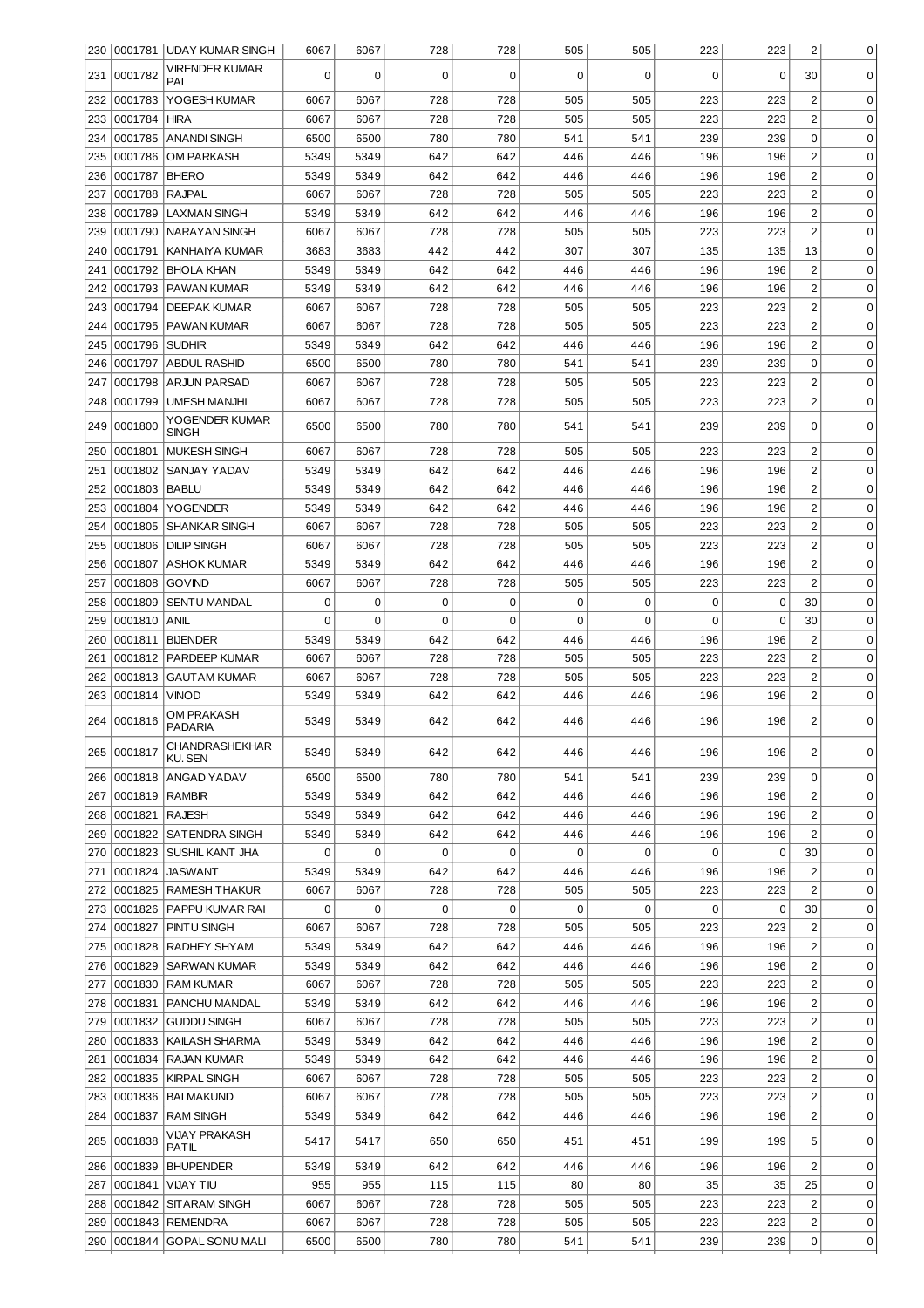|     |             | 291   0001845   SHASHANK SHEKHAR           | 5349        | 5349        | 642         | 642         | 446         | 446              | 196   | 196         | $\overline{c}$ | 0           |
|-----|-------------|--------------------------------------------|-------------|-------------|-------------|-------------|-------------|------------------|-------|-------------|----------------|-------------|
| 292 | 0001846     | <b>JIT ENDRA PRASAD</b><br><b>GUPTA</b>    | 5349        | 5349        | 642         | 642         | 446         | 446              | 196   | 196         | $\overline{c}$ | $\mathbf 0$ |
| 293 | 0001847     | <b>SHYAM SUNDER</b>                        | 6067        | 6067        | 728         | 728         | 505         | 505              | 223   | 223         | $\overline{c}$ | 0           |
| 294 | 0001848     | <b>MANOJ SINGH</b>                         | 5349        | 5349        | 642         | 642         | 446         | 446              | 196   | 196         | $\overline{c}$ | $\mathbf 0$ |
| 295 | 0001849     | PAWAN MANDAL                               | 6067        | 6067        | 728         | 728         | 505         | 505              | 223   | 223         | $\overline{c}$ | $\mathbf 0$ |
| 296 | 0001850     | <b>BHAGWAN GAJBHIYE</b>                    | 6500        | 6500        | 780         | 780         | 541         | 541              | 239   | 239         | $\pmb{0}$      | $\mathbf 0$ |
| 297 | 0001851     | <b>SHAIKH MUKHTAR</b><br><b>SHAIKH KAD</b> | 6283        | 6283        | 754         | 754         | 523         | 523              | 231   | 231         | 1              | $\mathbf 0$ |
| 298 | 0001852     | <b>ANIL MANDAL</b>                         | 6067        | 6067        | 728         | 728         | 505         | 505              | 223   | 223         | $\overline{c}$ | 0           |
| 299 | 0001853     | <b>BIRENDRA MANDAL</b>                     | 5349        | 5349        | 642         | 642         | 446         | 446              | 196   | 196         | $\overline{c}$ | $\mathbf 0$ |
| 300 | 0001854     | <b>MANOJ</b>                               | 6067        | 6067        | 728         | 728         | 505         | 505              | 223   | 223         | $\overline{c}$ | $\mathbf 0$ |
| 301 | 0001855     | <b>LAL CHAND</b>                           | 6067        | 6067        | 728         | 728         | 505         | 505              | 223   | 223         | $\overline{c}$ | $\mathbf 0$ |
| 302 | 0001856     | <b>DEVENDER KUMAR</b>                      | 0           | $\mathbf 0$ | $\mathbf 0$ | $\mathbf 0$ | 0           | $\mathbf 0$      | 0     | $\mathbf 0$ | 30             | $\mathbf 0$ |
| 303 | 0001858     | <b>SURESH</b>                              | $\mathbf 0$ | $\mathbf 0$ | $\mathbf 0$ | $\mathbf 0$ | $\mathbf 0$ | $\mathbf 0$      | 0     | $\mathbf 0$ | 30             | $\mathbf 0$ |
| 304 | 0001859     | <b>SUKRA KHALKO</b>                        | 4776        | 4776        | 573         | 573         | 398         | 398              | 175   | 175         | 5              | $\mathbf 0$ |
|     |             |                                            |             |             |             |             |             |                  |       |             |                |             |
| 305 | 0001860     | <b>SAROJ KUMAR</b><br>YADAV                | 0           | 0           | 0           | 0           | 0           | 0                | 0     | 0           | 0              | 0           |
| 306 | 0001861     | GAJANAN<br>SHANTARAM PATIL                 | 6500        | 6500        | 780         | 780         | 541         | 541              | 239   | 239         | $\mathbf 0$    | $\mathbf 0$ |
| 307 | 0001862     | <b>KHAN ARSHAD</b><br>AFZAL                | 6500        | 6500        | 780         | 780         | 541         | 541              | 239   | 239         | 0              | $\Omega$    |
| 308 | 0001863     | SANDEEP SUBHASH<br><b>CHAUDHARI</b>        | 5850        | 5850        | 702         | 702         | 487         | 487              | 215   | 215         | 3              | $\mathbf 0$ |
| 309 | 0001866     | <b>RATAN ROY</b>                           | 6067        | 6067        | 728         | 728         | 505         | 505              | 223   | 223         | $\overline{c}$ | $\mathbf 0$ |
| 310 | 0001867     | <b>SALMAN KHAN</b><br><b>MUKHTAR KHAN</b>  | 2167        | 2167        | 260         | 260         | 181         | 181              | 79    | 79          | 20             | $\mathbf 0$ |
| 311 | 0001868     | <b>SHARAD HIMMAT</b><br>PATIL              | 4767        | 4767        | 572         | 572         | 397         | 397              | 175   | 175         | 8              | $\mathbf 0$ |
| 312 | 0001869     | <b>GAIKWAD JAGDISH</b><br><b>MANOHAR</b>   | 6500        | 6500        | 780         | 780         | 541         | 541              | 239   | 239         | 0              | 0           |
| 313 | 0001870     | SHANKAR NAYAK                              | 1337        | 1337        | 160         | 160         | 111         | 111              | 49    | 49          | 23             | 0           |
| 314 | 0001871     | CHHOTU TIGGA                               | 3821        | 3821        | 459         | 459         | 318         | 318              | 141   | 141         | 10             | 0           |
| 315 | 0001872     | <b>AMIT KALINDI</b>                        | $\Omega$    | 0           | 0           | 0           | $\Omega$    | 0                | 0     | 0           | 0              | 0           |
| 316 | 0001873     | SUNIL GOPE                                 | 4967        | 4967        | 596         | 596         | 414         | 414              | 182   | 182         | 4              | 0           |
| 317 | 0001874     | <b>RAVIPASWAN</b>                          | 1733        | 1733        | 208         | 208         | 144         | 144              | 64    | 64          | 22             | $\mathbf 0$ |
| 318 | 0001875     | <b>SHAIKH SHABBIR</b><br>SHAUKAT HU        | 6067        | 6067        | 728         | 728         | 505         | 505              | 223   | 223         | $\overline{c}$ | $\mathbf 0$ |
| 319 | 0001876     | MUSTAFA IQBAL<br><b>KHAN</b>               | 6283        | 6283        | 754         | 754         | 523         | 523              | 231   | 231         | 1              | 0           |
|     | 320 0001877 | <b>MADHAB ROY</b>                          | 6067        | 6067        | 728         | 728         | 505         | 505              | 223   | 223         | $\overline{c}$ | $\Omega$    |
|     | 321 0001878 | YOGESH DAGADU<br><b>KUMBHAR</b>            | 6067        | 6067        | 728         | 728         | 505         | 505              | 223   | 223         | $\overline{c}$ | $\mathbf 0$ |
| 322 | 0001879     | <b>RAJNISH</b>                             | 6067        | 6067        | 728         | 728         | 505         | 505              | 223   | 223         | $\overline{c}$ | $\mathbf 0$ |
|     | 323 0001880 | <b>NILESH BHASKAR</b><br>SONAVANE          | $\mathbf 0$ | 0           | 0           | 0           | 0           | $\boldsymbol{0}$ | 0     | 0           | 0              | $\mathbf 0$ |
|     | 324 0001881 | <b>GOPAL MURLIDHAR</b><br>SONAWANE         | 5417        | 5417        | 650         | 650         | 451         | 451              | 199   | 199         | 5              | $\mathbf 0$ |
|     | 325 0001882 | <b>BHAGWAN PANDIT</b><br>KOLI              | 6500        | 6500        | 780         | 780         | 541         | 541              | 239   | 239         | 0              | $\mathbf 0$ |
|     | 326 0001883 | ANAND JAYPRAKASH<br><b>BAGUL</b>           | 6500        | 6500        | 780         | 780         | 541         | 541              | 239   | 239         | 0              | 0           |
|     | 327 0001884 | NANDARAJ PRAKASH<br><b>MALI</b>            | 6500        | 6500        | 780         | 780         | 541         | 541              | 239   | 239         | 0              | $\mathbf 0$ |
|     | 328 0001885 | AMIN RAZA A<br>SATTAR                      | 4117        | 4117        | 494         | 494         | 343         | 343              | 151   | 151         | 11             | $\mathbf 0$ |
|     | 329 0001886 | CHANDRAKANT P.<br>MALI                     | 5417        | 5417        | 650         | 650         | 451         | 451              | 199   | 199         | $\mathbf 0$    | 0           |
|     | 330 0001887 | YOGESH PRALHAD<br><b>DHANGER</b>           | 6067        | 6067        | 728         | 728         | 505         | 505              | 223   | 223         | 0              | $\mathbf 0$ |
|     | 331 0001888 | ABHIJIT S. POL                             | 6283        | 6283        | 754         | 754         | 523         | 523              | 231   | 231         | 0              | $\mathbf 0$ |
|     |             | GRAND TOTAL 1662490 1637790                |             |             | 199501      | 199501      | 136367      | 136367           | 63134 | 63134 1702  |                | 0           |
|     |             |                                            |             |             |             |             |             |                  |       |             |                |             |

|                                     | $ A/C 01 EE +$ Refund of Advance $ A/C 01 ER  A/C 02$   A/C 10   A/C 21   A/C 22   TOTAL |  |                        |      |            |
|-------------------------------------|------------------------------------------------------------------------------------------|--|------------------------|------|------------|
| <b>ITOTAL DUES AS PER ECR</b>       | 199501                                                                                   |  | 63134   18287   136367 | 8312 | 166 425767 |
| <b>ITOTAL AMOUNT BEING REMITTED</b> | 199501                                                                                   |  | 63134   18287   136367 | 8312 | 166 425767 |

## **PART B-NEW MEMBERS' DETAILS**